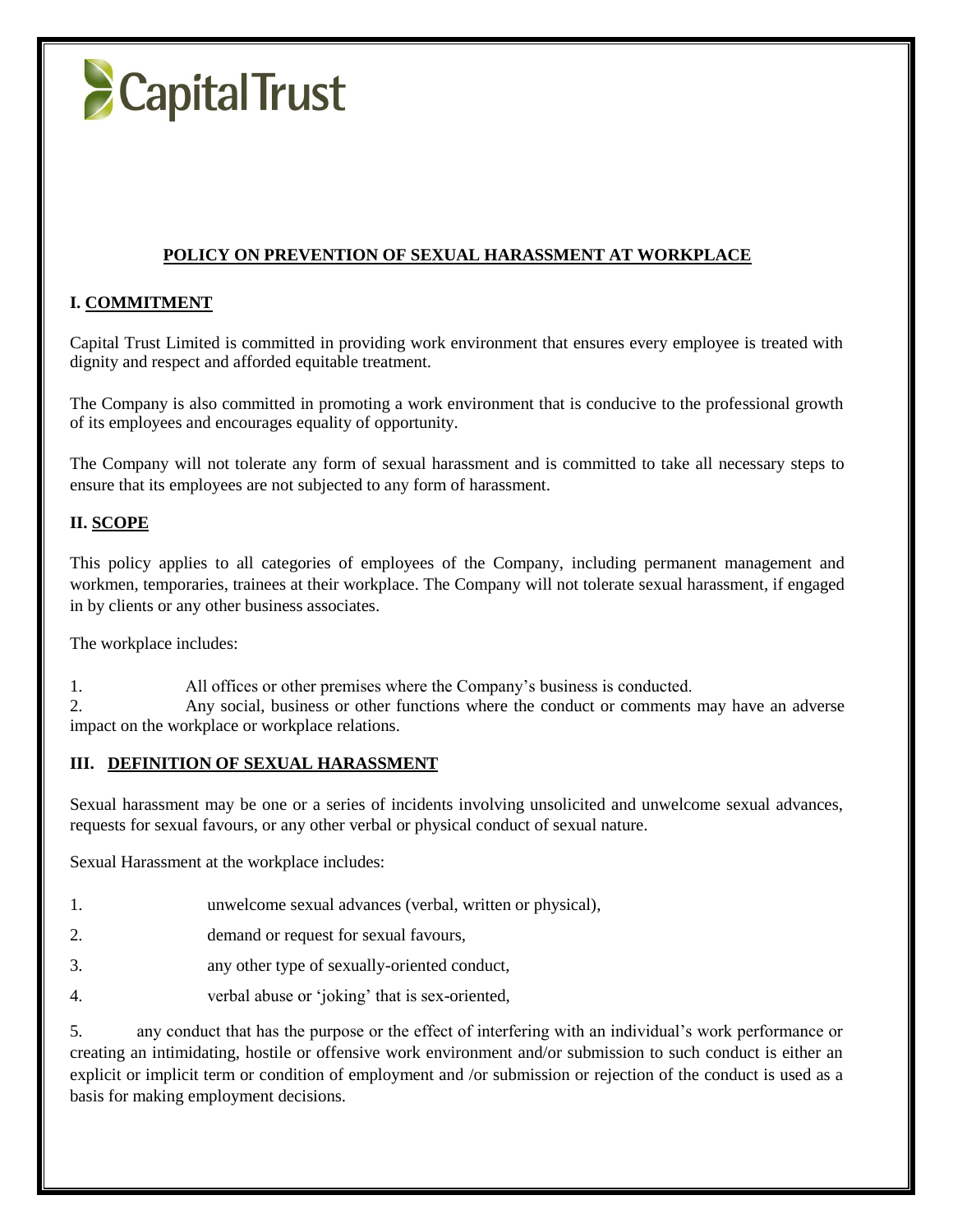# **CapitalTrust**

## **IV. RESPONSIBILITIES REGARDING SEXUAL HARASSMENT**

All employees of the Company have a personal responsibility to ensure that their behaviour is not contrary to this policy.

All employees are encouraged to reinforce the maintenance of a work environment free from sexual harassment.

## **V. COMPLAINT MECHANISM**

An appropriate complaint mechanism in the form of **"Complaints Committee"** has been created in the Company for time-bound redressal of the complaint made by the victim.

## **VI. COMPLAINTS COMMITTEE**

The Company has instituted a Complaints Committee for redressal of sexual harassment complaint (made by the victim) and for ensuring time bound treatment of such complaints.

Initially, and till further notice, the Complaints Committee will comprise of one presiding Officer and 3 other members.

The Complaints Committee is responsible for:

- Investigating every formal written complaint of sexual harassment
- Taking appropriate remedial measures to respond to any substantiated allegations of sexual harassment
- Discouraging and preventing employment-related sexual harassment

## **VII. PROCEDURES FOR RESOLUTION, SETTLEMENT OR PROSECUTION OF ACTS OF SEXUAL HARASSMENT:**

The Company is committed to providing a supportive environment to resolve concerns of sexual harassment as under:

## **A. Informal Resolution Options**

When an incident of sexual harassment occurs, the victim of such conduct can communicate their disapproval and objections immediately to the harasser and request the harasser to behave decently.

If the harassment does not stop or if victim is not comfortable with addressing the harasser directly, the victim can bring their concern to the attention of the Complaints Committee for redressal of their grievances. The Complaints Committee will thereafter provide advice or extend support as requested and will undertake prompt investigation to resolve the matter.

## B. **Complaints**

1. An employee with a harassment concern, who is not comfortable with the informal resolution options or has exhausted such options, may make a formal complaint to the Presiding Officer of the Complaints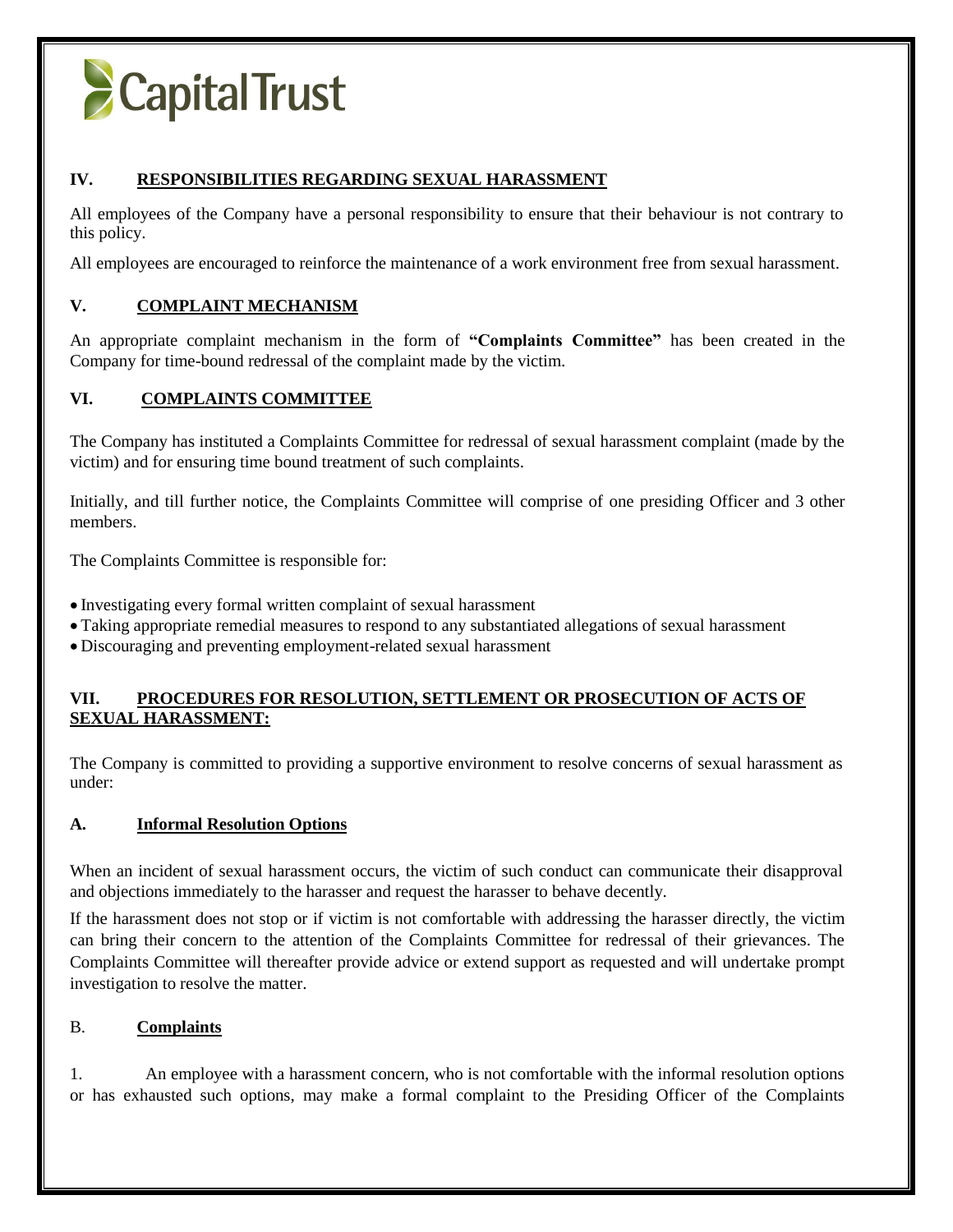# **CapitalTrust**

Committee constituted by the Management. The complaint shall have to be in writing and can be in form of a letter, preferably within 15 days from the date of occurrence of the alleged incident, sent in a sealed envelope. Alternately, the employee can send complaint through an email. The employee is required to disclose their name, department, division and location they are working in, to enable the Presiding Officer to contact them and take the matter forward.

2. The Presiding Officer of the Complaints Committee will proceed to determine whether the allegations (assuming them to be true only for the purpose of this determination) made in the complaint fall under the purview of Sexual Harassment, preferably within 30 days from receipt of the complaint.

In the event, the allegation does not fall under the purview of Sexual Harassment or the allegation does not constitute an offence of Sexual Harassment, the Presiding Officer will record this finding with reasons and communicate the same to the complainant.

3. If the Presiding Officer of the Complaints Committee determines that the allegations constitute an act of sexual harassment, he/ she will proceed to investigate the allegation with the assistance of the Complaints Committee.

4. Where such conduct, on the part of the accused, amounts to a specific offence under the law, the Company shall initiate appropriate action in accordance with law by making a complaint with the appropriate authority.

5. The Complaints Committee shall conduct such investigations in a timely manner and shall submit a written report containing the findings and recommendations to the Board as soon as practically possible and in any case, not later than 90 days from the date of receipt of the complaint. The Board will ensure corrective action on the recommendations of the Complaints Committee and keep the complainant informed of the same.

Corrective action may include any of the following:

| a.             | Formal apology                                                                         |
|----------------|----------------------------------------------------------------------------------------|
| b.             | Counselling                                                                            |
| $\mathbf{c}$ . | Written warning to the perpetrator and a copy of it maintained in the employee's file. |
| d.             | Change of work assignment / transfer for either the perpetrator or the victim.         |
| e.             | Suspension or termination of services of the employee found guilty of the offence      |

In case the complaint is found to be false, the Complainant shall, if deemed fit, be liable for appropriate disciplinary action by the Management.

## **VIII. CONFIDENTIALITY**

The Company understands that it is difficult for the victim to come forward with a complaint of sexual